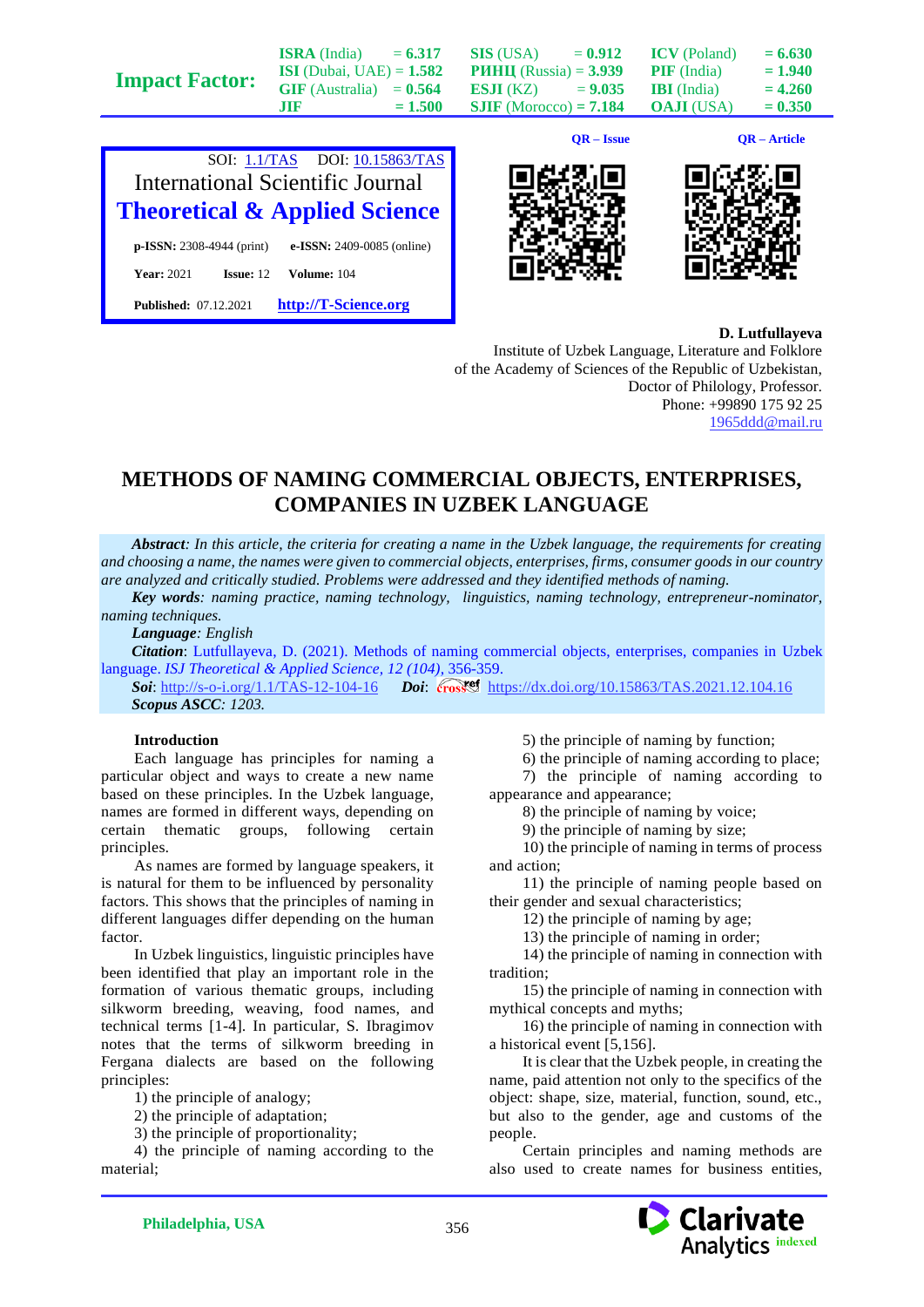|                       | <b>ISRA</b> (India)               | $= 6.317$ | <b>SIS</b> (USA)                | $= 0.912$ | <b>ICV</b> (Poland) | $= 6.630$ |
|-----------------------|-----------------------------------|-----------|---------------------------------|-----------|---------------------|-----------|
|                       | <b>ISI</b> (Dubai, UAE) = $1.582$ |           | <b>PHHII</b> (Russia) = $3.939$ |           | <b>PIF</b> (India)  | $= 1.940$ |
| <b>Impact Factor:</b> | $GIF$ (Australia) = $0.564$       |           | <b>ES.II</b> (KZ) $= 9.035$     |           | <b>IBI</b> (India)  | $= 4.260$ |
|                       | MF                                | $= 1.500$ | <b>SJIF</b> (Morocco) = $7.184$ |           | <b>OAJI</b> (USA)   | $= 0.350$ |

firms and enterprises. Sh. Ergashkhojayeva notes the need to follow the following principles when creating a new name for consumer goods: 1) the use of creative methods of research; 2) transformation (change) of any known name until there are no legal objections to the new name; 3) formation of a new name as a reflection of a competing brand name; 4) use any popular name to add it to a new brand name [6,44].

Apparently, there are objects of business activity, specific principles of naming consumer goods and methods of naming. The analysis of such names shows that in our country, in naming the products of nominee entrepreneurs, the following methods of naming were used:

I. Select a lexical unit for a name from its own language (or another language) resource.

II. Create a name in different ways based on the internal capabilities of the Uzbek language.

The following naming conventions were used to select the lexical units available in the language for the name:

1 The method of naming people by name. Entrepreneurs often name the object of production, consumer services, trade, consumer goods themselves or their parents, grandparents, children. Of course, such names do not give an initial idea of the object. Although they do not carry personal information, they do indicate to whom the object belongs. In choosing a name in this way, the entrepreneur aims to introduce himself to the consumer. For example: "AHMAD" (cafe, Tashkent), "ABDURASHID OTA" (teahouse, Tashkent), "IBRAHIM BEK" (restaurant, Tashkent), "ISRAIL HOJI OTA" (wedding, Tashkent).

Sometimes people's names are given together with the English words "Palace" and "City". Of course, naming in this way does not comply with the norms of the Uzbek literary language. For example, MARHABO PALACE (hotel, Tashkent), BOBUR CITY (hotel, Tashkent).

2. Method of naming with place names. The use of place names in the naming of business objects and consumer goods is also common. There are two ways to do this: 1) the objects of production, consumer services, trade are given the name of the area where it is located, the place of manufacture of the product. For example, "KUSHBEGI" (hotel, Tashkent, Kushbegi Street); 2) The object of trade and production is named after the largest developed cities and countries in the world, and this name is intended to arouse interest in the object, to attract the attention of consumers. For example: "NEW YORK" (hotel, Tashkent), "BODRUM" (cafe, Tashkent), "XIVA" (hotel, Tashkent), "SEUL" (restaurant, Tashkent), "ASIA TASHKENT" (restaurant, Tashkent) city).

The choice of names for the name is based on the principle of relevance in the selection of area names. Naming a business object in this way creates an associative view of the area where the object is located. For example, a hotel on Shohjahon Street in the Yakkasaray district of Tashkent is named after this street ("SHOHJAHON"), which is directly reminiscent of a hotel. Similarly, a hotel in the Yakkasaray district of Tashkent, Karakum, is named after him. Or the name of the shopping center "ORIKZOR" is associated with the name of the area where the object is located - Tashkent city, Uchtepa district, Urikzor massif. The choice of names in this way takes into account the rapid recovery of the object by name in the memory of language owners.

3. How to name a place and people. The names given to products of the production, consumer services, trade, products consist of the name of the entrepreneur or his parents, the name of the child and the area where the object is located, the place of production. While such names do not provide information about the nature of the object or what type of activity it is engaged in, they do serve to indicate to whom it belongs and where it is located. For example: "BOBUR-SHER-OKTOSH" (private enterprise, Tashkent region).

4. The method of naming "famous names". The name of the object of production, consumer services, trade is sometimes the name of famous people, literary heroes, cultural objects known worldwide or within a certain nation. Such names are precedent names and are popular names in the linguistic memory of language owners [7, 53]. An important aspect of precedent names is that when they are used in speech, they not only express a specific person, a reality, a city, an organization, etc., but also a specific cultural symbol, a symbol of a particular event [8,4]. For example: "TOJMAHAL" (restaurant, Tashkent), "SIM SIM" (cafe, Tashkent), "RAJ KAPUR" (restaurant, Tashkent), "HEMINGUAY" (restaurant-bar, Tashkent). RAJ KAPUR, HEMINGUEY are the names of world-famous people, TOJMAHAL is the name of an ancient architectural monument of the Baburi dynasty in India, and SIM SIM is the name of the famous Arabic fairy tale Alibobo and Qir. means "magic" used in "robber." The purpose is to attract the consumer in the selection of precedent units as the name for such objects of business activity.

How to name in foreign words. In recent years, the choice of foreign words as a name for production, consumer services, trade, products has become more common in our country. However, it should be noted that such names do not comply with the principles of naming in Uzbek. For example, CRAFERS (candy store, Tashkent), NORMA (limited liability company, Tashkent),

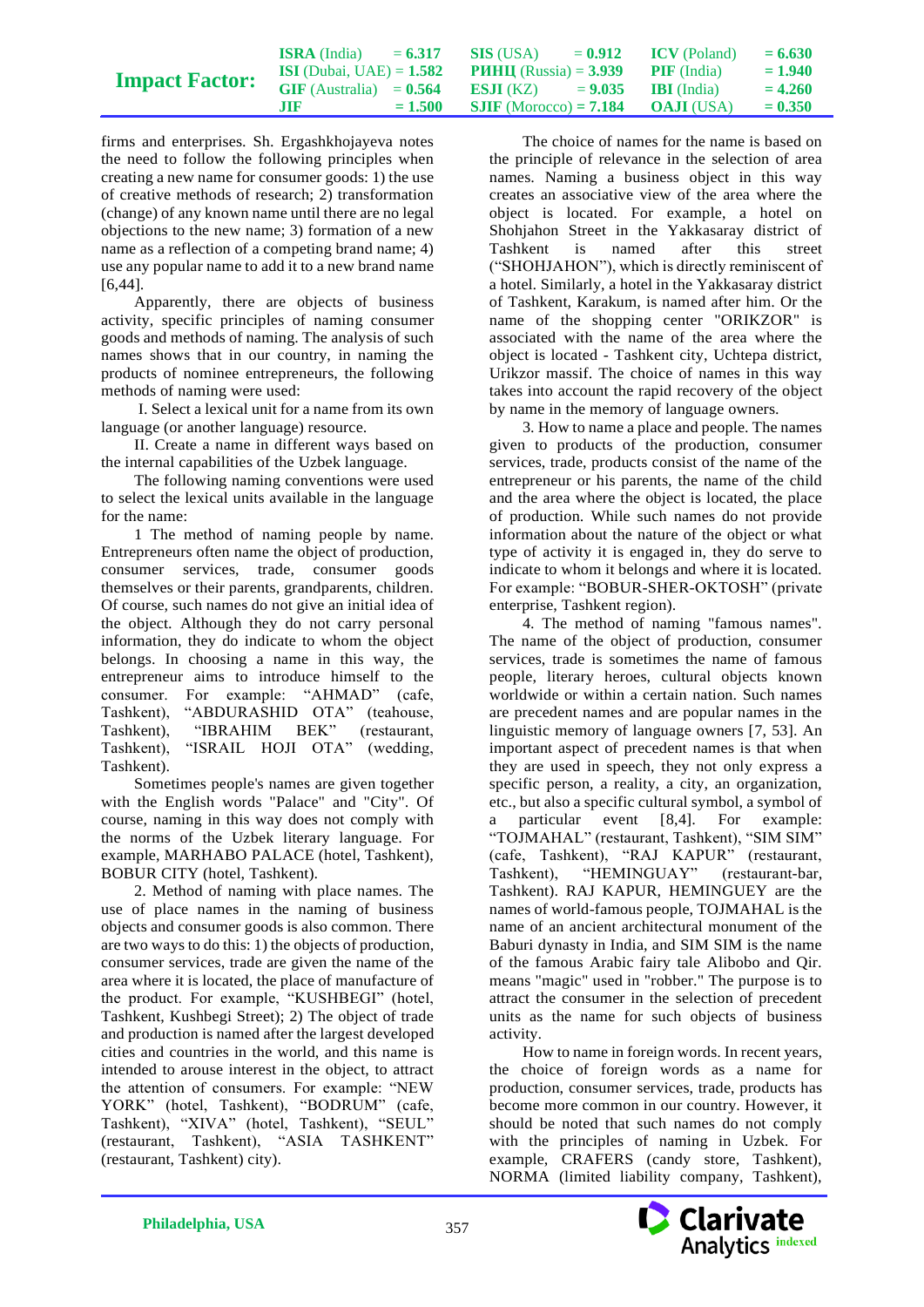|                       | <b>ISRA</b> (India)               | $= 6.317$ | <b>SIS</b> (USA)                | $= 0.912$ | <b>ICV</b> (Poland) | $= 6.630$ |
|-----------------------|-----------------------------------|-----------|---------------------------------|-----------|---------------------|-----------|
|                       | <b>ISI</b> (Dubai, UAE) = $1.582$ |           | <b>PHHII</b> (Russia) = $3.939$ |           | <b>PIF</b> (India)  | $= 1.940$ |
| <b>Impact Factor:</b> | $GIF$ (Australia) = $0.564$       |           | <b>ESJI</b> (KZ) = $9.035$      |           | <b>IBI</b> (India)  | $= 4.260$ |
|                       | .TIF                              | $= 1.500$ | <b>SJIF</b> (Morocco) = $7.184$ |           | <b>OAJI</b> (USA)   | $= 0.350$ |

TROYKA (bar-restaurant, Tashkent) and others. Such names also appear as phrases: "GRUZINSKIY DVORIK" (restaurant, Tashkent), BABUSHKI" (restaurant, Tashkent), "KOKANDSKIY DVORIK" (restaurant, Tashkent), "GRAND" (ice cream, Tashkent city). We cover this issue in a separate paragraph below.

Method with associative units. Names for business entities, firms, enterprises, and consumer goods are sometimes chosen based on the entrepreneur's associative perceptions of his or her firm, organization, store, or product. For example, names such as "GUEST" (hotel, Tashkent), "MAZZA" (national cuisine restaurant, Tashkent), "ZIYOFAT" (restaurant, Tashkent), "TANTANA" (restaurant, Tashkent) are formed in this way.

It is known that in the memory of every Uzbek speaker, the word hotel restores the word guest; the word restaurant restores the word banquet, the word celebration. Alternatively, when we hear a combination of national dishes, the imagination of our delicious national dishes naturally brings to mind the lexeme of taste. This means that the hotel is called "GUEST" and the restaurant is called "MAZZA", "ZIYOFAT", "TANTANA".

The name of the restaurant "CHOY-POY" operating in the capital (Tashkent, Yakkasaray district) is also unique, reminiscent of the Uzbek table and national dishes.

How to name with ethno cultural words. In our country, words for production, consumer services, trade, or products are sometimes chosen as names denoting our national and cultural values. For example: "NAVRUZ" (hotel, Tashkent), "LAZGI" (restaurant, Tashkent), "DUTOR" (restaurant, Tashkent), "TANOVAR" (wedding, Tashkent), "TANDIR" (cafe, Tashkent city). Names like these do not give a clear idea of the object you're naming. However, because of their national and cultural context, they are remembered as well-known units.

Sometimes the name is chosen for the names of famous literary heroes, movie heroes, who rose to the level of precedent units. The choice of such names for production, consumer services, trade or products also violates the criteria of accuracy. For example, the name "THREE GRAINS" given to a cafe in Tashkent is named after a famous Russian film.

Naming method with chapter names. In our country, the word spring is often chosen as a name for enterprises, firms, government agencies, some service facilities. For example: "BAHOR" (restaurant, Tashkent city), "BAHOR" (dance ensemble, Tashkent city), "BAHOR" (shopping center, Samarkand region) "BAHOR" (mahalla citizens' assembly, Syrdarya city), "BAHOR" (Preschool No. 11, Samarkand region). Of course, the name does not refer to spring, but to youth, beauty, renewal, and joy.

The method of naming food, fruit products. Manufacturing, consumer services, and retail outlets are sometimes given food names. For example: "GREEN TEA" (limited liability company), "ANOR" (cafe, Tashkent city), "ANJIR" (restaurant, Tashkent city), "IMBIR" (restaurant, Tashkent city), KISH-MISH "(Cafe, Tashkent), Although such names are familiar to Uzbek speakers, they do not accurately describe the object.

We based the naming method on the description. The principal focus of naming in this way is to describe the business activities carried out in the commercial object; the type of product, what we intended it for, and its natural properties. For example, the name of the private enterprise "KAMARBASTA BUKHGALTER" (Tashkent), which is engaged in accounting, is descriptive. They describe one teahouse in Tashkent as "MUHTASHAM". It is also clear that the name "GUARANTEE" given to the insurance company is a description of the company, referring to its warranty service. The names "HALOL USTA" (private homeowners 'association, Tashkent), "KHAIRLI KOMMUNALCHI" (private homeowners' association, Tashkent) are based on the same principle.

The naming method is based on the evaluation. When an entrepreneur chooses a name in this way, he focuses on evaluating the object of his production, glorifying his product, and raising it to the sky. For example, the name of the restaurant "TASANNO" in the capital, the name of the wedding "ALO" indicates the positive assessment of the entrepreneur to his restaurant, wedding. The name "HOSIYATLI KUT-BARAKA" for sour cream produced in the Almazar district of Tashkent also reflects the entrepreneur's assessment of his product.

Sometimes there are names that express gratitude and satisfaction with what is being done today. For example: "SHUKRONA" (national cuisine restaurant, Tashkent).

Desired-based naming method. The naming of a commercial object or consumer goods in this way takes into account the wishes of the person associated with the entrepreneurial activity. For example, "BAROKAT" (cafe, Tashkent),<br>"NOVVOT" (teahouse), "SHOHSAROY" (teahouse). "SHOHSAROY" (restaurant, Tashkent). The name "BAROKAT" given to the cafe means that the nomineeentrepreneur wants this cafe to bless him. The naming of the teahouse as "NOVVOT" also suggests that the owner wants the teahouse to become a "sweet place".

Or the choice of the name "SHOHSAROY" suggests that the owner of the restaurant wanted the place to be like a palace of kings. This method also uses popular words and phrases (precedent units) to